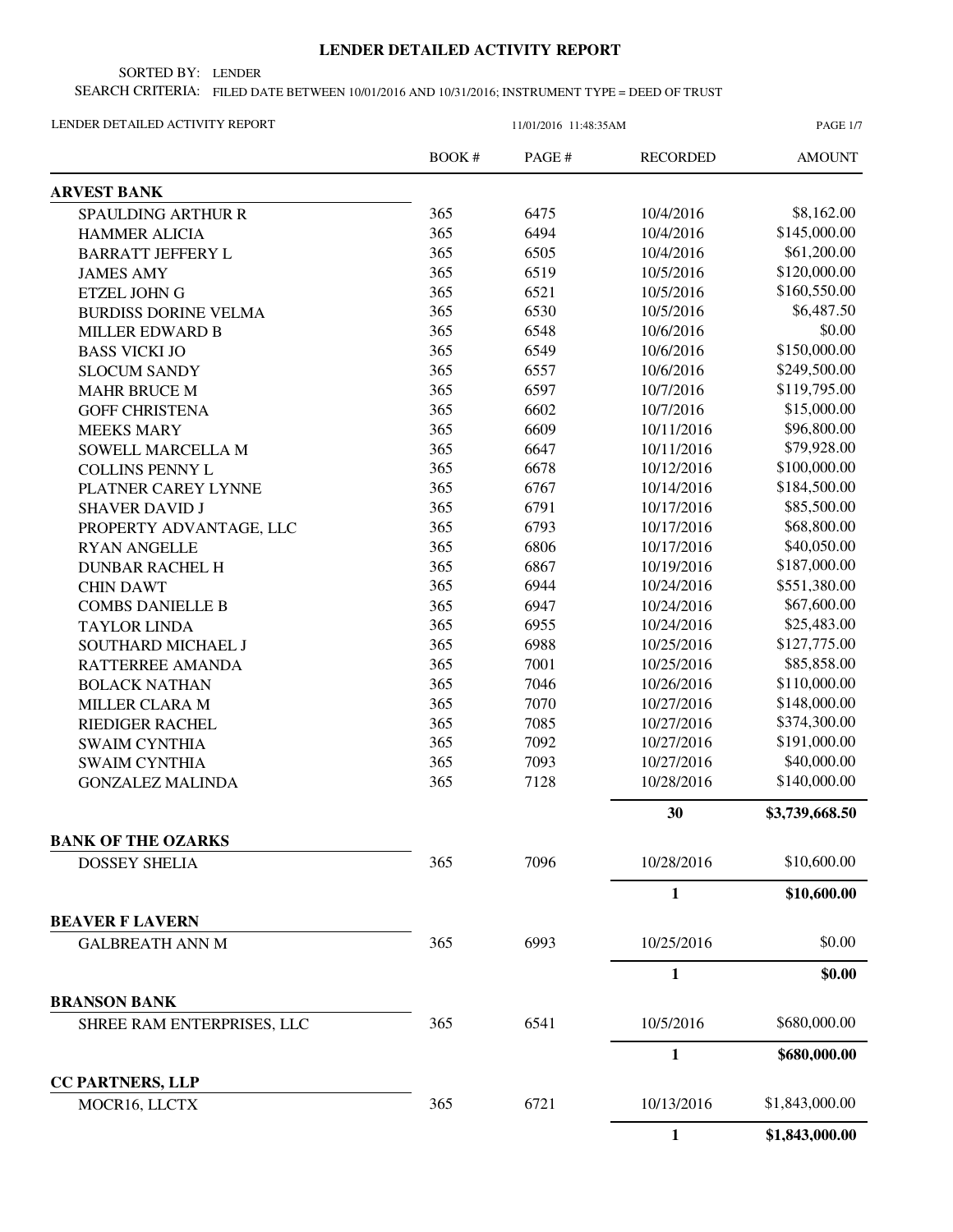| LENDER DETAILED ACTIVITY REPORT                              | 11/01/2016 11:48:35AM |              |                          | <b>PAGE 2/7</b>             |
|--------------------------------------------------------------|-----------------------|--------------|--------------------------|-----------------------------|
|                                                              | BOOK#                 | PAGE#        | <b>RECORDED</b>          | <b>AMOUNT</b>               |
| <b>CITIBANK</b>                                              |                       |              |                          |                             |
| <b>MCINTIRE KAREN</b>                                        | 365                   | 6846         | 10/18/2016               | \$122,400.00                |
| <b>ROWE SUSAN J</b>                                          | 365                   | 7019         | 10/26/2016               | \$190,605.00                |
|                                                              |                       |              | $\overline{2}$           | \$313,005.00                |
| <b>COMMERCE BANK</b>                                         |                       |              |                          |                             |
| <b>MEDEIROS JESSIE STARR</b>                                 | 365                   | 6853         | 10/18/2016               | \$10,000.00                 |
| HUTCHING BROOKE ELIZABETH                                    | 365                   | 7103         | 10/28/2016               | \$98,090.00                 |
|                                                              |                       |              | $\overline{2}$           | \$108,090.00                |
| <b>COMMUNITY BANK &amp; TRUST</b>                            |                       |              |                          |                             |
| LONCARICH REBECA A                                           | 365                   | 6538         | 10/5/2016                | \$113,900.00                |
| HOOVER SHERRY LYN                                            | 365                   | 6648         | 10/11/2016               | \$140,000.00                |
|                                                              |                       |              | $\boldsymbol{2}$         | \$253,900.00                |
| <b>COMMUNITY BANK AND TRUST</b>                              |                       |              |                          |                             |
| <b>STEPHENS CONNIE</b>                                       | 365                   | 6492         | 10/4/2016                | \$51,875.00<br>\$35,000.00  |
| PALMER JAN MARLENE                                           | 365                   | 6600         | 10/7/2016                |                             |
| <b>ALLPHIN DIANA</b>                                         | 365                   | 6763         | 10/14/2016               | \$123,142.90                |
| PAYNE AMY                                                    | 365                   | 6789         | 10/17/2016               | \$32,000.00                 |
| ZIMMERMAN CAROLLEA L                                         | 365                   | 6893         | 10/20/2016               | \$56,000.00                 |
| PAUL NANCY J                                                 | 365                   | 6894         | 10/20/2016               | \$55,000.00                 |
| <b>WILSON RICHARD T</b>                                      | 365                   | 6923         | 10/21/2016               | \$140,385.00                |
| HAAS WAREHOUSING INC                                         | 365                   | 6948         | 10/24/2016               | \$2,400,000.00              |
|                                                              |                       |              | 8                        | \$2,893,402.90              |
| <b>COMMUNITY NATIONAL BANK AND TRUST</b><br>NEEV HOLDING LLC | 365                   | 6445         | 10/3/2016                | \$12,082.50                 |
|                                                              |                       |              | $\mathbf{1}$             | \$12,082.50                 |
|                                                              |                       |              |                          |                             |
| <b>DAS ACQUISITION COMPANY</b><br><b>BOYER JASON WAYNE</b>   | 365                   | 6685         | 10/13/2016               | \$56,949.00                 |
|                                                              |                       |              | 1                        | \$56,949.00                 |
| <b>DAVIDSON MARY J</b>                                       |                       |              |                          |                             |
| <b>DONALDSON PAULA L</b>                                     | 365                   | 7075         | 10/27/2016               | \$0.00                      |
|                                                              |                       |              | $\mathbf{1}$             | \$0.00                      |
| <b>DAVIDSON RICHARD</b>                                      |                       |              |                          |                             |
| <b>DONALDSON TERRY R</b>                                     | 365                   | 7075         | 10/27/2016               | \$0.00                      |
|                                                              |                       |              | 1                        | \$0.00                      |
| <b>DITECH FINANCIAL</b>                                      |                       |              |                          |                             |
| <b>MAILES CAROL</b>                                          | 365                   | 6544         | 10/6/2016                | \$95,218.00                 |
|                                                              |                       |              | $\mathbf{1}$             | \$95,218.00                 |
| <b>FCS FINANCIAL</b>                                         |                       |              |                          |                             |
| <b>ELLIS ELIZABETH COLEEN</b>                                | 365                   | 6604         | 10/7/2016                | \$84,900.00                 |
| RINDT EULA MAE TR                                            | 365                   | 6649         | 10/11/2016               | \$168,200.00                |
| <b>SWAIM CYNTHIA</b>                                         | 365                   | 6667         | 10/12/2016               | \$10,136.00                 |
| <b>MARION PAULA S</b><br>ANDREWS TERESA G                    | 365<br>365            | 6690<br>7088 | 10/13/2016<br>10/27/2016 | \$80,000.00<br>\$235,900.00 |
|                                                              |                       |              | 5                        | \$579,136.00                |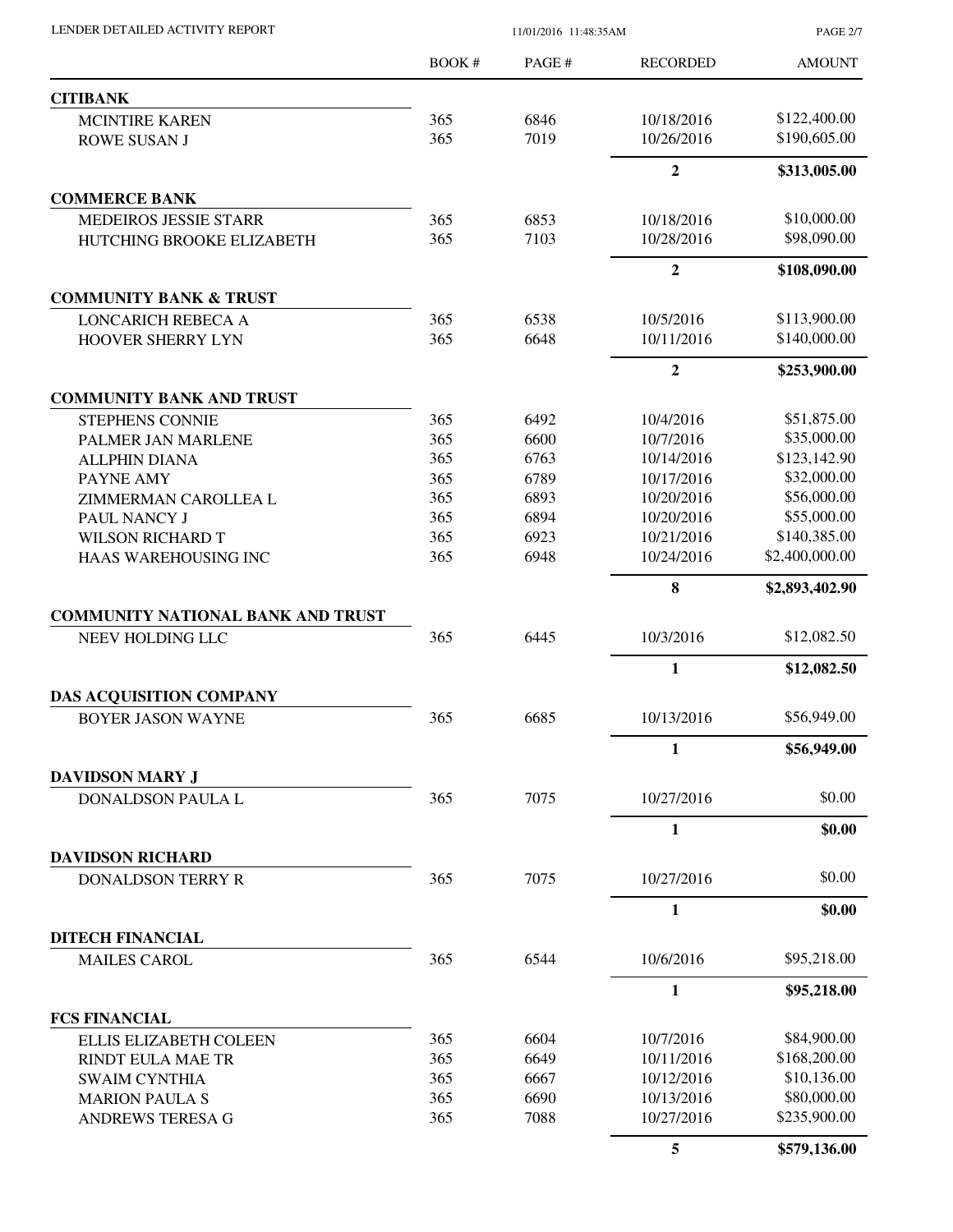BOOK # PAGE # AMOUNT RECORDED **FERGUSON JERRY** FRIEND RONALD 365 6537 10/5/2016 \$50,500.00 **1 \$50,500.00 FIRST COMMUNITY BANK** ABBAS CYNTHIA E 365 6471 10/4/2016 \$30,000.00 NUNEZ ARACELI C 365 6985 10/25/2016 \$54,570.00 HAWKINS DANA ANN 365 6986 10/25/2016 \$300,000.00 DUNAWAY WILLIAM F 365 7163 10/31/2016 \$103,000.00 **4 \$487,570.00 FIRST STATE BANK OF PURDY** WECKER SAMANTHA K 365 6634 10/11/2016 \$45,000.00 **1 \$45,000.00 FLAGSTAR BANK** HOCKETT HEATHER A 365 7191 10/31/2016 \$10,000.00 **1 \$10,000.00 FLAT BRANCH MORTGAGE** GARRETT TAMMY 365 6468 10/3/2016 \$137,365.00 GAMMONS ROBERT 365 6523 10/5/2016 \$158,574.00 THOMPSON BRADFORD 365 6529 10/5/2016 \$155,325.00 DUNN MARCIA TR 365 6558 10/6/2016 \$142,766.00 THOMPSON TIM EUGENE 365 365 4562 10/6/2016 \$104,226.00 WADE KRISTA D 365 6765 10/14/2016 \$185,500.00 BOWERS ASHTON 365 6848 10/18/2016 \$73,333.00 STARCHMAN KAITLAN 365 6860 10/19/2016 \$139,393.00 PROPES NOVA 365 7038 10/26/2016 \$91,331.00 TOMLISON ASHLEY N 365 7123 10/28/2016 \$86,996.00 MARTINEZ IRMA ERIKA  $365$  7165 10/31/2016 \$64,040.00 **11 \$1,338,849.00 FREEDOM MORTGAGE** BEHLER JODIE 365 6490 10/4/2016 \$70,487.00 ASTON ABIGAIL R 365 7041 10/26/2016 \$97,541.00 STIGER KENNETH LORAN 365 7184 10/31/2016 \$144,964.00 **3 \$312,992.00 GATEWAY MORTGAGE GROUP** COX HALEY J 365 6607 10/11/2016 \$112,818.00 KING ANGELA R 365 6812 10/17/2016 \$153,805.00 PUNCH VICKI L 365 7178 10/31/2016 \$288,000.00 **3 \$554,623.00 GERSHMAN INVESTMENT** BENNETT BRENDA 365 6750 10/14/2016 \$60,000.00 **1 \$60,000.00 GREAT SOUTHERN BANK** SWISHER AMIE 365 6485 10/4/2016 \$164,000.00 MURRAY CARLA M 365 6620 10/11/2016 \$37,200.00 PETERSON VERA B 365 6805 10/17/2016 \$54,000.00 **3 \$255,200.00**

LENDER DETAILED ACTIVITY REPORT 11/01/2016 11:48:35AM

PAGE 3/7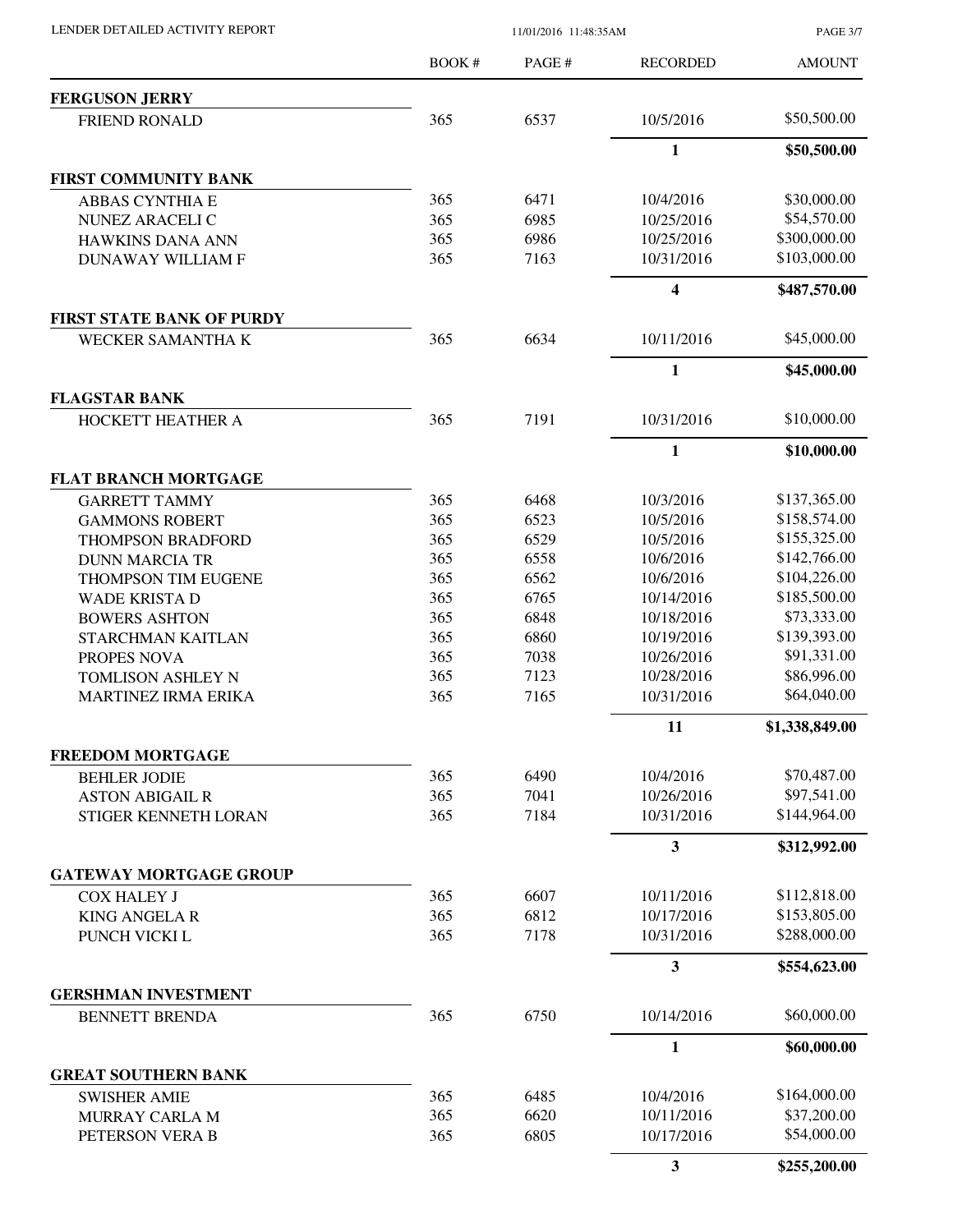LENDER DETAILED ACTIVITY REPORT 11/01/2016 11:48:35AM

PAGE 4/7

|                                                      | BOOK# | PAGE# | <b>RECORDED</b> | <b>AMOUNT</b>  |
|------------------------------------------------------|-------|-------|-----------------|----------------|
| <b>GUARANTEED RATE</b>                               |       |       |                 |                |
| <b>GABUCCI PAULA M</b>                               | 365   | 7195  | 10/31/2016      | \$112,917.00   |
|                                                      |       |       | $\mathbf{1}$    | \$112,917.00   |
| <b>GUARANTY BANK</b>                                 |       |       |                 |                |
| <b>LAKE BARBARA</b>                                  | 365   | 7011  | 10/26/2016      | \$204,000.00   |
| LANE AND SWIFT, LLC                                  | 365   | 7196  | 10/31/2016      | \$400,000.00   |
|                                                      |       |       | $\overline{2}$  | \$604,000.00   |
| <b>HOMETOWN BANK</b>                                 |       |       |                 |                |
| <b>WUNDERLIN MARGARET</b>                            | 365   | 6497  | 10/4/2016       | \$318,000.00   |
| PAYTON REBECCA                                       | 365   | 6499  | 10/4/2016       | \$65,000.00    |
| MISSOURI PLACE PROPERTIES, LLC                       | 365   | 6574  | 10/7/2016       | \$417,000.00   |
| <b>ROSS KELLY</b>                                    | 365   | 6599  | 10/7/2016       | \$76,400.00    |
| <b>RAYDON MELANIE S</b>                              | 365   | 6715  | 10/13/2016      | \$70,500.00    |
| MICHAEL BILL J                                       | 365   | 6961  | 10/24/2016      | \$450,000.00   |
| <b>WOODS KADEE L</b>                                 | 365   | 7014  | 10/26/2016      | \$21,700.00    |
| <b>CLARK HEATHER S</b>                               | 365   | 7110  | 10/28/2016      | \$68,450.00    |
| <b>BANKS SHAUNA</b>                                  | 365   | 7124  | 10/28/2016      | \$685,000.00   |
| <b>BANKS SHAUNA</b>                                  | 365   | 7125  | 10/28/2016      | \$250,000.00   |
|                                                      |       |       | 10              | \$2,422,050.00 |
| <b>IFREEDOM DIRECT CORPORATION</b>                   |       |       |                 |                |
| <b>ERNEST TRACIE</b>                                 | 365   | 7121  | 10/28/2016      | \$94,932.00    |
|                                                      |       |       | $\mathbf{1}$    | \$94,932.00    |
| <b>JPMORGAN CHASE BANK</b>                           |       |       |                 |                |
| <b>ENGLE MARY E</b>                                  | 365   | 7161  | 10/31/2016      | \$84,807.00    |
|                                                      |       |       | $\mathbf{1}$    | \$84,807.00    |
| <b>KENNY JACQUELINE</b>                              |       |       |                 |                |
| <b>MOREHEAD GEORGE F</b>                             | 365   | 6755  | 10/14/2016      | \$70,000.00    |
|                                                      |       |       | $\mathbf{1}$    | \$70,000.00    |
| <b>KENNY STEPHEN</b>                                 |       |       |                 |                |
| MOREHEAD GEORGE F                                    | 365   | 6755  | 10/14/2016      | \$70,000.00    |
|                                                      |       |       | $\mathbf{1}$    | \$70,000.00    |
| <b>KILLEBREW DON</b>                                 |       |       |                 |                |
| KILLEBREW VIRGINIA L                                 | 365   | 6917  | 10/21/2016      | \$20,000.00    |
|                                                      |       |       | $\mathbf{1}$    | \$20,000.00    |
| <b>LEDBETTER CARL E TR</b>                           |       |       |                 |                |
| <b>BRIDGES TONYA</b>                                 | 365   | 6774  | 10/14/2016      | \$20,000.00    |
|                                                      |       |       |                 |                |
|                                                      |       |       | 1               | \$20,000.00    |
| <b>LYERIA LAURI BETH TR</b><br>A & B ESSENTIALS, LLC | 365   | 7061  | 10/26/2016      | \$44,000.00    |
|                                                      |       |       |                 |                |
|                                                      |       |       | $\mathbf{1}$    | \$44,000.00    |
| <b>LYERIA WILLIAM BRADLEY TR</b>                     |       |       |                 |                |
| A & B ESSENTIALS, LLC                                | 365   | 7061  | 10/26/2016      | \$44,000.00    |
|                                                      |       |       | 1               | \$44,000.00    |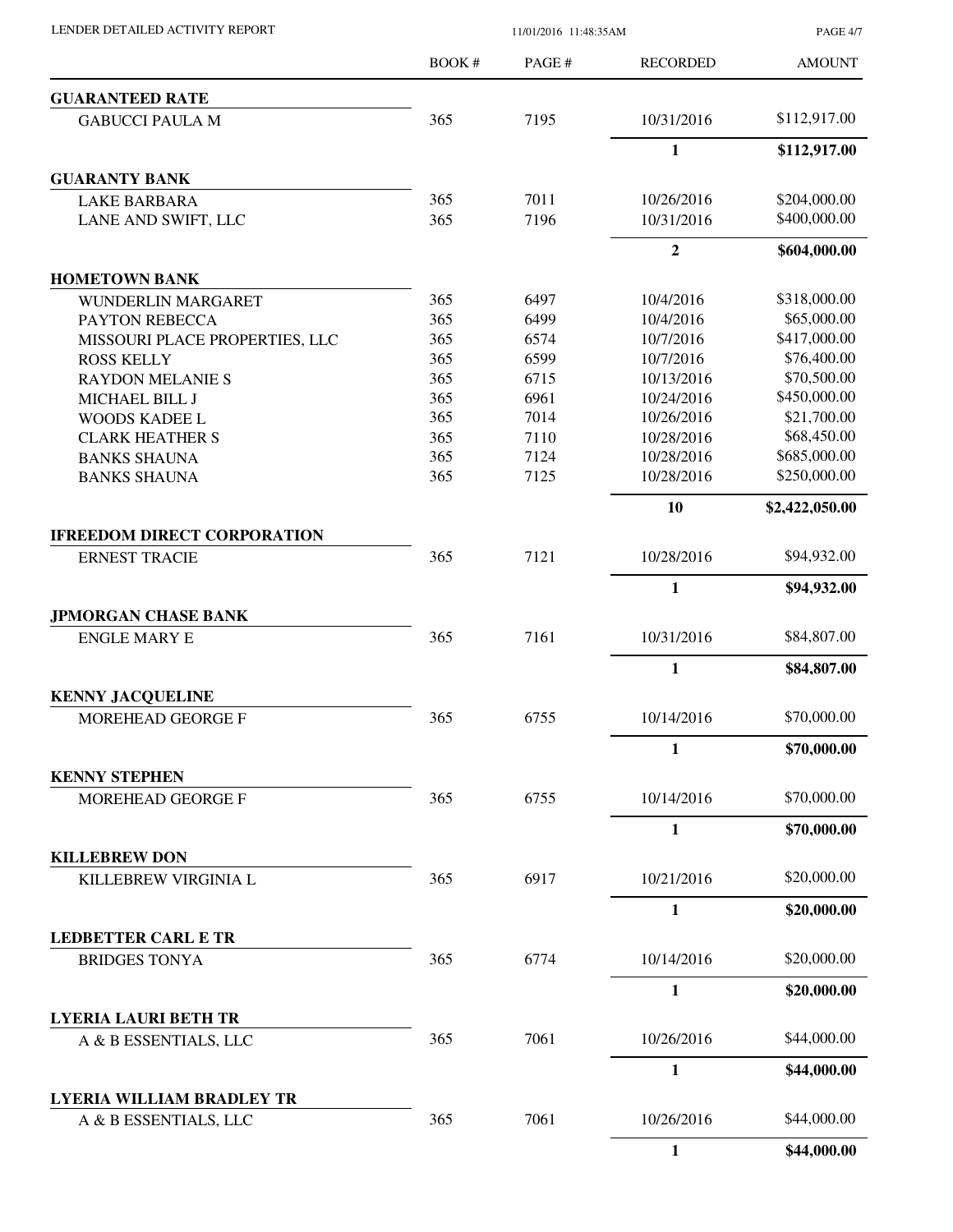| LENDER DETAILED ACTIVITY REPORT                | 11/01/2016 11:48:35AM |              |                        | <b>PAGE 5/7</b> |
|------------------------------------------------|-----------------------|--------------|------------------------|-----------------|
|                                                | BOOK #                | PAGE #       | <b>RECORDED</b>        | <b>AMOUNT</b>   |
| <b>MAILES CARMEN</b>                           |                       |              |                        |                 |
| MOSER ENDEAVORS, LLC                           | 365                   | 6897         | 10/20/2016             | \$23,000.00     |
| MOSER ENDEAVORS, LLC                           | 365                   | 6899         | 10/20/2016             | \$23,000.00     |
|                                                |                       |              | $\overline{2}$         | \$46,000.00     |
| <b>MAILES FAMILY TRUST</b>                     |                       |              |                        |                 |
| MOSER ENDEAVORS, LLC                           | 365                   | 6897         | 10/20/2016             | \$23,000.00     |
| MOSER ENDEAVORS, LLC                           | 365                   | 6899         | 10/20/2016             | \$23,000.00     |
|                                                |                       |              | $\boldsymbol{2}$       | \$46,000.00     |
| <b>MID AMERICA MORTGAGE</b>                    |                       |              |                        |                 |
| <b>MYERS ERIN</b>                              | 365                   | 6978         | 10/25/2016             | \$172,873.00    |
|                                                |                       |              | $\mathbf{1}$           | \$172,873.00    |
| <b>MID-MISSOURI BANK</b>                       |                       |              |                        | \$48,000.00     |
| SPICER TERESA F                                | 365<br>365            | 6495<br>6539 | 10/4/2016<br>10/5/2016 | \$245,000.00    |
| <b>BOKKER HILLARY</b>                          | 365                   | 6758         | 10/14/2016             | \$64,750.00     |
| <b>BLANK SANDRA D</b><br><b>REDSHAW MEGAN</b>  | 365                   | 6804         | 10/17/2016             | \$187,150.00    |
| <b>BUCHANAN BARBARA</b>                        | 365                   | 6982         | 10/25/2016             | \$60,800.00     |
|                                                |                       |              | 5                      | \$605,700.00    |
| <b>MISSOURI MORTGAGE SERVICES</b>              |                       |              |                        |                 |
| <b>MANLEY MATTHEW K</b>                        | 365                   | 6444         | 10/3/2016              | \$129,562.00    |
|                                                |                       |              | $\mathbf{1}$           | \$129,562.00    |
| <b>MORTGAGE RESEARCH CENTER</b>                |                       |              |                        |                 |
| PULLEN REBECCA P                               | 365                   | 6465         | 10/3/2016              | \$209,599.00    |
| <b>LOBITZ KATHEY</b>                           | 365                   | 7066         | 10/26/2016             | \$49,032.00     |
|                                                |                       |              | $\boldsymbol{2}$       | \$258,631.00    |
| <b>NAVY FEDERAL CREDIT UNION</b>               |                       |              |                        |                 |
| <b>DONALDSON AMY</b>                           | 365                   | 6576         | 10/7/2016              | \$223,411.00    |
| <b>BURNETT JANN E</b>                          | 365                   | 7159         | 10/31/2016             | \$211,650.00    |
|                                                |                       |              | $\boldsymbol{2}$       | \$435,061.00    |
| PEOPLES BANK                                   |                       |              |                        |                 |
| <b>BALL CARRIE</b>                             | 365                   | 6516         | 10/5/2016              | \$166,000.00    |
| <b>BALL CARRIE</b>                             | 365                   | 6517         | 10/5/2016              | \$31,125.00     |
| RICK'S MACHINE AND FABRICATION, INC            | 365                   | 6726         | 10/14/2016             | \$330,000.00    |
| RICK'S MACHINE AND FABRICATION, INC            | 365                   | 6728         | 10/14/2016             | \$330,000.00    |
| RBC ENTERPRISES LIMITED, INC                   | 365                   | 6730         | 10/14/2016             | \$360,000.00    |
| MAYBERRY RENTALS, LLC                          | 365                   | 7115         | 10/28/2016             | \$133,450.00    |
| SUNSHINE RENTALS, LLC                          | 365                   | 7155         | 10/31/2016             | \$63,000.00     |
| STEWART STEPHANIE D                            | 365                   | 7156         | 10/31/2016             | \$149,600.00    |
| <b>MIDDICK DENISE</b>                          | 365                   | 7189         | 10/31/2016             | \$128,000.00    |
| <b>MIDDICK DENISE</b>                          | 365                   | 7190         | 10/31/2016             | \$24,000.00     |
|                                                |                       |              | 10                     | \$1,715,175.00  |
| <b>PINNACLE BANK</b><br><b>COSS TIMMIE LEA</b> | 365                   | 6747         | 10/14/2016             | \$280,000.00    |
|                                                |                       |              | $\mathbf{1}$           | \$280,000.00    |
|                                                |                       |              |                        |                 |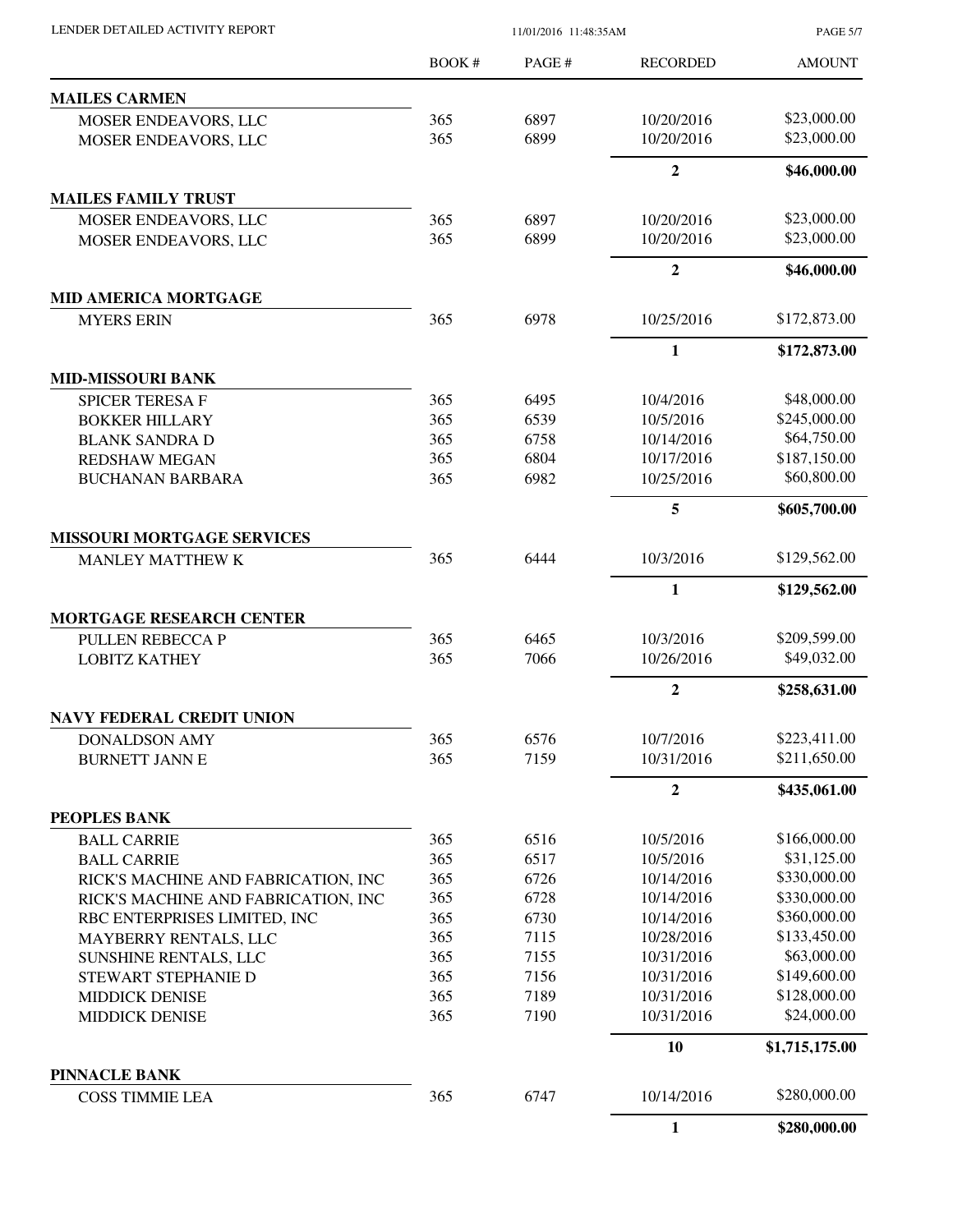LENDER DETAILED ACTIVITY REPORT 11/01/2016 11:48:35AM

PAGE 6/7

|                             | <b>BOOK#</b> | PAGE# | <b>RECORDED</b>  | <b>AMOUNT</b>  |
|-----------------------------|--------------|-------|------------------|----------------|
| PNC MORTGAGE                |              |       |                  |                |
| WILLIAMS MARSH VON          | 365          | 7180  | 10/31/2016       | \$77,734.00    |
|                             |              |       | $\mathbf{1}$     | \$77,734.00    |
| PREMIER HOME MORTGAGE       |              |       |                  |                |
| <b>GOURLEY JASON Q</b>      | 365          | 6578  | 10/7/2016        | \$67,750.00    |
| <b>KLIER DEXTER</b>         | 365          | 6931  | 10/21/2016       | \$94,444.00    |
| HERNANDEZ NATALI ORTEGA     | 365          | 7053  | 10/26/2016       | \$89,596.00    |
|                             |              |       | 3                | \$251,790.00   |
| <b>QUICKEN LOANS</b>        |              |       |                  |                |
| <b>MOSS JULIE A</b>         | 365          | 6585  | 10/7/2016        | \$235,000.00   |
| <b>BROCK LORITA L</b>       | 365          | 6614  | 10/11/2016       | \$112,433.00   |
| <b>FOREMAN SHIRLEY M</b>    | 365          | 6656  | 10/11/2016       | \$126,850.00   |
| OCHS HENRY MITCHELL         | 365          | 6719  | 10/13/2016       | \$217,550.00   |
| STINEBAUGH STEVEN W         | 365          | 6929  | 10/21/2016       | \$49,501.00    |
| <b>GARRETT KRISTOPHER K</b> | 365          | 6969  | 10/25/2016       | \$181,483.00   |
| <b>HILKER SONDRA</b>        | 365          | 6970  | 10/25/2016       | \$58,075.00    |
| <b>SULLIVAN FAITH</b>       | 365          | 7063  | 10/26/2016       | \$87,203.00    |
|                             |              |       | 8                | \$1,068,095.00 |
| <b>SIMMONS BANK</b>         |              |       |                  |                |
| <b>CLIFFORD JOHN</b>        | 365          | 6595  | 10/7/2016        | \$90,909.00    |
| KOSTYNICK ANGELA D          | 365          | 6771  | 10/14/2016       | \$56,517.00    |
| POWELL BRENT A              | 365          | 6831  | 10/18/2016       | \$260,110.00   |
|                             |              |       | 3                | \$407,536.00   |
| SOUTHWEST MISSOURI BANK     |              |       |                  |                |
| FRANCISCO KELLIE J          | 365          | 6448  | 10/3/2016        | \$155,490.00   |
| <b>HASTE JEFF</b>           | 365          | 6545  | 10/6/2016        | \$8,700.00     |
| SPLEAN ROBERT M             | 365          | 6552  | 10/6/2016        | \$120,000.00   |
| <b>WARTHEN BRENDA KAY</b>   | 365          | 6560  | 10/6/2016        | \$88,000.00    |
| CLARK JANA R                | 365          | 6769  | 10/14/2016       | \$122,735.00   |
| <b>BAKER JUSTIN</b>         | 365          | 6843  | 10/18/2016       | \$17,600.00    |
| <b>KELLY TRACEY</b>         | 365          | 6850  | 10/18/2016       | \$144,000.00   |
| HANKINS BEVERLY A           | 365          | 6862  | 10/19/2016       | \$10,000.00    |
| <b>HARMON DEBRA M</b>       | 365          | 6873  | 10/20/2016       | \$138,000.00   |
| SPURRIER VICKI L TR         | 365          | 6892  | 10/20/2016       | \$245,000.00   |
| <b>CLARK REBECCA</b>        | 365          | 6951  | 10/24/2016       | \$170,000.00   |
| <b>MARTIN ALICE P</b>       | 365          | 6965  | 10/24/2016       | \$101,600.00   |
| KIRKLAND LESLEY C           | 365          | 6968  | 10/25/2016       | \$81,000.00    |
| <b>SCHOFIELD SEANNA</b>     | 365          | 7036  | 10/26/2016       | \$212,000.00   |
| NICHOLS ANDREA              | 365          | 7039  | 10/26/2016       | \$208,000.00   |
| <b>OSBORN DEBRA</b>         | 365          | 7058  | 10/26/2016       | \$210,000.00   |
| ALEXANDER SHELLY            | 365          | 7129  | 10/28/2016       | \$40,000.00    |
| <b>JACKSON GRACE</b>        | 365          | 7132  | 10/28/2016       | \$51,750.00    |
| ANAYA SANDRA                | 365          | 7168  | 10/31/2016       | \$93,000.00    |
|                             |              |       | 19               | \$2,216,875.00 |
| <b>STATE FARM BANK</b>      |              |       |                  |                |
| MERRIMAN NIKOLAS JAMES      | 365          | 6481  | 10/4/2016        | \$28,000.00    |
| HUTCHINGS STACY             | 365          | 7183  | 10/31/2016       | \$15,000.00    |
|                             |              |       | $\boldsymbol{2}$ | \$43,000.00    |